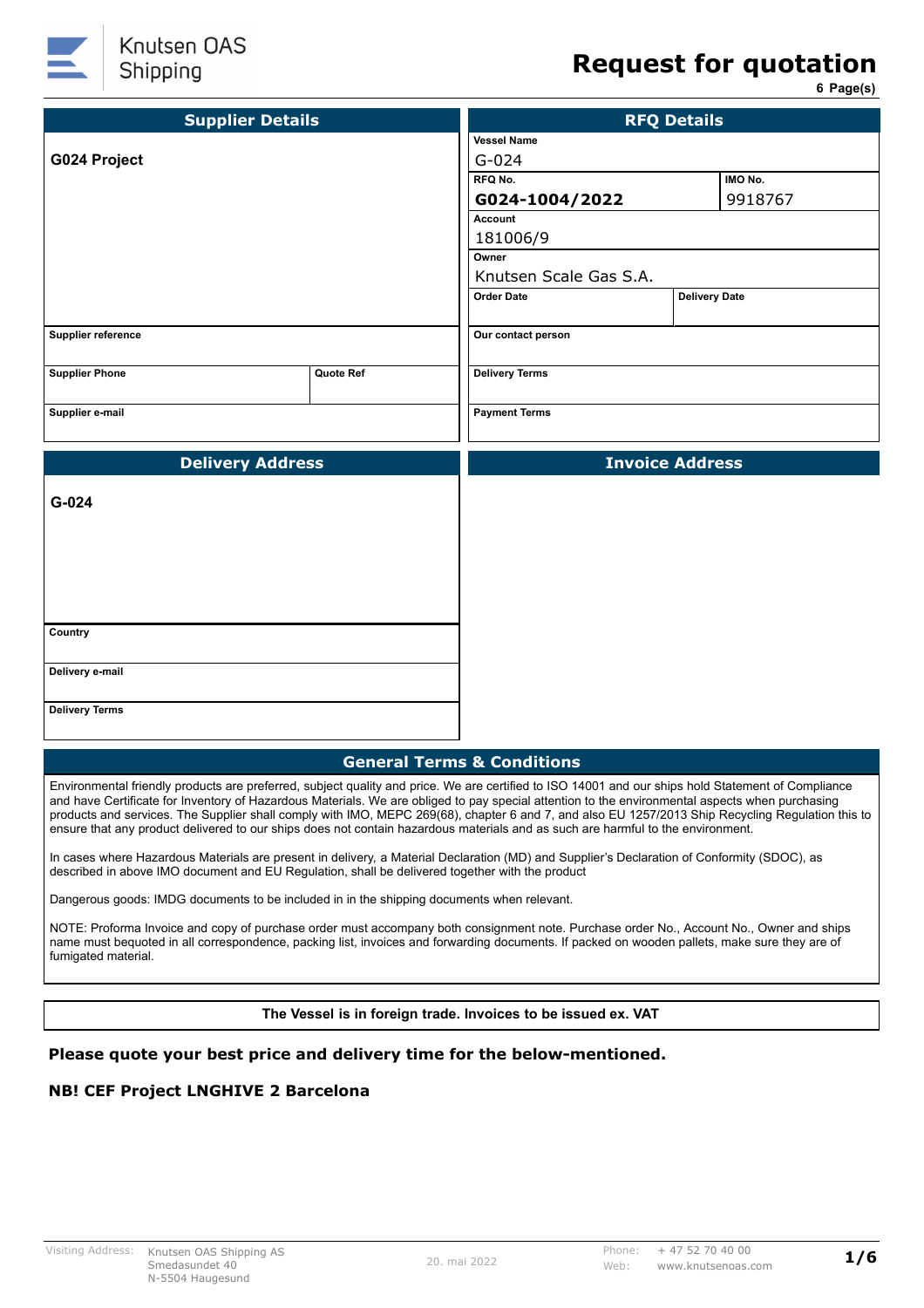

### **G024-1004/2022**

**2/6**

|                                            |                            |               |                                            |                                                                                     |                                 | 40 |
|--------------------------------------------|----------------------------|---------------|--------------------------------------------|-------------------------------------------------------------------------------------|---------------------------------|----|
| Name<br>Maker<br><b>Type</b><br>Serial No: | : Ingeteam                 |               | Items below are ordered for component:     | : 865.05.01 - Frequency Converter for Azimuth PT                                    | <b>Component Specification:</b> |    |
| L.no                                       |                            | Qty UOM       | <b>Description</b>                         |                                                                                     | <b>Suppliers Reference</b>      |    |
|                                            |                            | 1 PCE         |                                            | <b>DCM</b> for extern systems                                                       |                                 |    |
|                                            |                            |               | Part No:<br>Specification:<br>Description: | 1167526<br>Schottel Tunnel Thruster (STT 2FP)<br>Schottel Tunnel Thruster (STT 2FP) |                                 |    |
|                                            |                            | 1 PCE         |                                            | <b>DMC STT CP/FP</b>                                                                |                                 |    |
|                                            |                            |               | Part No:<br>Specification:<br>Description: | 1170033<br>Schottel Tunnel Thruster (STT 2FP)<br>Schottel Tunnel Thruster (STT 2FP) |                                 |    |
|                                            | <b>Frequency Converter</b> |               |                                            |                                                                                     |                                 |    |
|                                            |                            | 1 Pce         |                                            | <b>ACC. SPRING RELEASE</b>                                                          |                                 |    |
|                                            |                            |               | Maker:<br>Part No:                         | Ingeteam<br>PAC-0017                                                                |                                 |    |
|                                            |                            | 1 Pce         |                                            | <b>ACC.UNDERVOLTAGE RELEASE 24Vdc</b>                                               |                                 |    |
|                                            |                            |               | Maker:<br>Part No:                         | Ingeteam<br>PAC-0134                                                                |                                 |    |
|                                            |                            | 1 Pce         | <b>APPLIER</b>                             |                                                                                     |                                 |    |
|                                            |                            |               | Maker:<br>Part No:                         | Ingeteam<br>HTA-0082                                                                |                                 |    |
|                                            |                            | 1 Pce         |                                            | <b>BBA NUEVA GAMA PSs BUSBAR AFE 2 Econopac</b>                                     |                                 |    |
|                                            |                            |               | Maker:<br>Part No:                         | Ingeteam<br>PBB-0066                                                                |                                 |    |
|                                            |                            | 1 Pce         |                                            | <b>COMPACT FAN</b>                                                                  |                                 |    |
|                                            |                            |               | Maker:<br>Part No:                         | Ingeteam<br><b>VEN-0008</b>                                                         |                                 |    |
|                                            |                            | <b>10 Pce</b> |                                            | <b>CONECTOR F.O. Cable/M 1OUT</b>                                                   |                                 |    |
|                                            |                            |               | Maker:<br>Part No:                         | Ingeteam<br>CCN-0061                                                                |                                 |    |
|                                            |                            | <b>10 Pce</b> |                                            | <b>CONECTOR F.O. Cable/M 1OUT</b>                                                   |                                 |    |
|                                            |                            |               | Maker:<br>Part No:                         | Ingeteam<br><b>CCN-0060</b>                                                         |                                 |    |
|                                            |                            | <b>10 Pce</b> |                                            | <b>CONECTOR F.O. Cable/M 1VIAS</b>                                                  |                                 |    |
|                                            |                            |               | Maker:<br>Part No:                         | Ingeteam<br><b>CCN-0080</b>                                                         |                                 |    |
|                                            |                            | 2 Pce         |                                            | CONTACT./DISY 4N 3A 415V 400-440Vac                                                 |                                 |    |
|                                            |                            |               | Maker:<br>Part No:                         | Ingeteam<br>RCD-0208                                                                |                                 |    |
|                                            |                            | 1 Pce         |                                            | <b>CONVERTER CONTROL UNIT</b>                                                       |                                 |    |
|                                            |                            |               | Maker:<br>Part No:                         | Ingeteam<br>AR2105-CBG/A                                                            |                                 |    |
|                                            |                            | 1 Pce         |                                            | <b>CURRENT TRANSDUCER</b>                                                           |                                 |    |
|                                            |                            |               | Maker:<br>Part No:                         | Ingeteam<br>TRT-0029                                                                |                                 |    |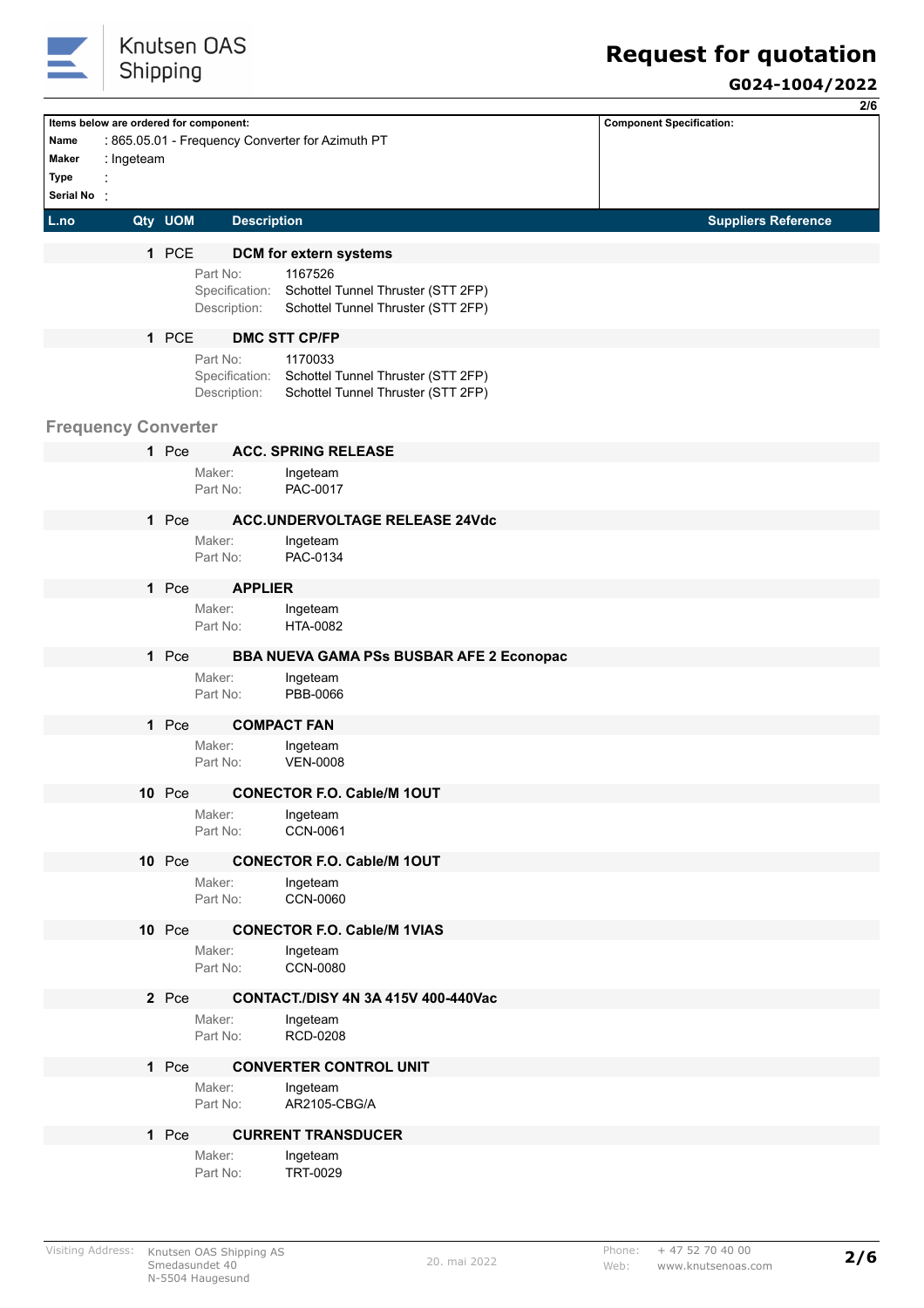

## **G024-1004/2022**

**3/6**

|      |               |                    |                                                     |                            | 91 O |
|------|---------------|--------------------|-----------------------------------------------------|----------------------------|------|
| L.no | Qty UOM       | <b>Description</b> |                                                     | <b>Suppliers Reference</b> |      |
|      | 1 Pce         |                    | DC UPS CONTROLLER 24V 20A/10A                       |                            |      |
|      |               | Maker:<br>Part No: | Ingeteam<br>MAL-0155                                |                            |      |
|      | 1 Pce         |                    | <b>DC/DC CONVERTOR</b>                              |                            |      |
|      |               | Maker:<br>Part No: | Ingeteam<br>MAL-0048                                |                            |      |
|      | 1 Pce         |                    | DRIVER FOR IGBT (1,1 MW POWER STACK)                |                            |      |
|      |               | Maker:<br>Part No: | Ingeteam<br>AS3181-AAA                              |                            |      |
|      | 1 Pce         |                    | <b>Extractor conector Multimate (CBs Eaton)</b>     |                            |      |
|      |               | Maker:<br>Part No: | Ingeteam<br>FER-0274                                |                            |      |
|      | 6 Pce         |                    | <b>FUSE TYPE AM</b>                                 |                            |      |
|      |               | Maker:<br>Part No: | Ingeteam<br>PFP-0034                                |                            |      |
|      | 1 Pce         |                    | <b>HEATING RESISTOR WITH FAN MOTOR</b>              |                            |      |
|      |               | Maker:<br>Part No: | Ingeteam<br>APE-2568                                |                            |      |
|      | 1 Pce         |                    | <b>MBT 5250 TEMPERATURE SENSOR</b>                  |                            |      |
|      |               | Maker:<br>Part No: | Ingeteam<br>IEL-2637                                |                            |      |
|      | 1 Pce         |                    | MOD. IGBT FS450R12KE3+MOD. ADAPT. DISP A            |                            |      |
|      |               | Maker:<br>Part No: | Ingeteam<br>AQ2417                                  |                            |      |
|      | 1 Pce         |                    | <b>PMM MODULE</b>                                   |                            |      |
|      |               | Maker:<br>Part No: | Ingeteam<br>AR2516-BCA/A                            |                            |      |
|      | 1 Pce         |                    | POWER SUPPLY DC/DC DIN 120W 24V 5A                  |                            |      |
|      |               | Maker:<br>Part No: | Ingeteam<br>MAL-0210                                |                            |      |
|      | 1 Pce         |                    | POWER SUPPLY DC/DC DIN 1OUT 24V 20A 480W            |                            |      |
|      |               | Maker:<br>Part No: | Ingeteam<br>MAL-0208                                |                            |      |
|      | 1 Pce         |                    | <b>POWER SUPPLY FOR DRIVERS</b>                     |                            |      |
|      |               | Maker:<br>Part No: | Ingeteam<br>MAL-0047                                |                            |      |
|      | 1 Pce         |                    | PRESSURE TRANSDUCER 0-10 bar 4-20 m                 |                            |      |
|      |               | Maker:<br>Part No: | Ingeteam<br>IEL-0066                                |                            |      |
|      | 1 Pce         |                    | PT100 TEMPERATURE SENSOR Cable MFA 3x0,22 apant. 4m |                            |      |
|      |               | Maker:<br>Part No: | Ingeteam<br>IEL-0016                                |                            |      |
|      | <b>10 Pce</b> |                    | PULISHMENT KIT ACC HFBR 4593 HP                     |                            |      |
|      |               | Maker:<br>Part No: | Ingeteam<br>CNA-2021                                |                            |      |
|      | 1 Pce         |                    | <b>RELAY 0N.A. 0N.C. 1 10A 250V 230Vac</b>          |                            |      |
|      |               | Maker:<br>Part No: | Ingeteam<br><b>REM-0012</b>                         |                            |      |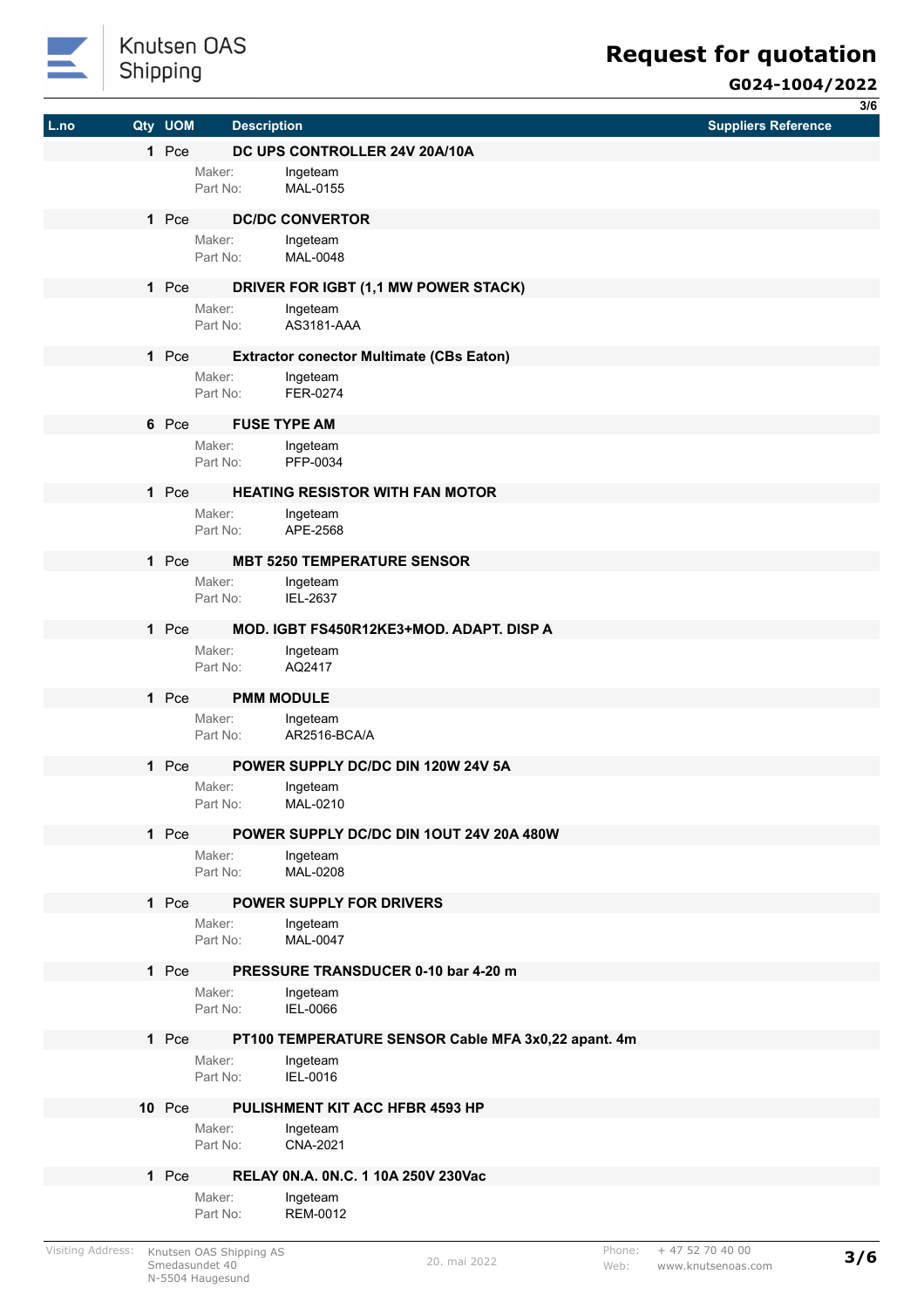

## **G024-1004/2022**

|                      |         |                    |                    |                                                       |                            | 4/6 |
|----------------------|---------|--------------------|--------------------|-------------------------------------------------------|----------------------------|-----|
| L.no                 | Qty UOM |                    | <b>Description</b> |                                                       | <b>Suppliers Reference</b> |     |
|                      | 3 Pce   |                    |                    | SEAL KIT FOR PUMP (2,2KW - 15KW)                      |                            |     |
|                      |         | Maker:             |                    | Ingeteam                                              |                            |     |
|                      |         | Part No:           |                    | HIN-0386                                              |                            |     |
|                      | 6 Pce   |                    |                    | SNUBBER CAPACITOR 2,7µF / 1350V 54X42,5X30MM          |                            |     |
|                      |         | Maker:<br>Part No: |                    | Ingeteam<br>CMS-0019                                  |                            |     |
|                      |         |                    |                    |                                                       |                            |     |
|                      | 1 Pce   |                    |                    | THERMAL PASTE APPLIER FOR IGBT FUJI                   |                            |     |
|                      |         | Maker:<br>Part No: |                    | Ingeteam<br>PF0616                                    |                            |     |
|                      | 1 Pce   |                    |                    | <b>THERMAL PASTE FOR IGBTS</b>                        |                            |     |
|                      |         | Maker:             |                    | Ingeteam                                              |                            |     |
|                      |         | Part No:           |                    | RAA-0002                                              |                            |     |
|                      | 2 Pce   |                    |                    | THERMOSTAT 80°C                                       |                            |     |
|                      |         | Maker:             |                    | Ingeteam                                              |                            |     |
|                      |         | Part No:           |                    | EMA-0028                                              |                            |     |
|                      | 1 Pce   |                    |                    | TRANSFORMER 230V 1.8KVA S                             |                            |     |
|                      |         | Maker:<br>Part No: |                    | Ingeteam<br>BTO-0010                                  |                            |     |
|                      |         |                    |                    |                                                       |                            |     |
|                      | 1 Pce   |                    |                    | <b>VOLTAGE TRANSDUCER</b>                             |                            |     |
|                      |         | Maker:<br>Part No: |                    | Ingeteam<br><b>TRT-0034</b>                           |                            |     |
|                      |         |                    |                    |                                                       |                            |     |
|                      | 3 Pce   | Maker:             |                    | <b>WATER FILTER REPLACEMENT CARTRIGDE</b><br>Ingeteam |                            |     |
|                      |         | Part No:           |                    | HIN-0094                                              |                            |     |
|                      |         |                    |                    |                                                       |                            |     |
| <b>Safety System</b> |         |                    |                    |                                                       |                            |     |
|                      | 1 Pce   | Maker:             |                    | <b>AUXILIARY RELAY</b><br>Ingeteam                    |                            |     |
|                      |         | Part No:           |                    | 400001350                                             |                            |     |
|                      | 1 Pce   |                    |                    | <b>AUXILIARY RELAY</b>                                |                            |     |
|                      |         | Maker:             |                    | Ingeteam                                              |                            |     |
|                      |         | Part No:           |                    | 400001352                                             |                            |     |
|                      | 1 Pce   |                    |                    | CBM Ethernet Cable Cat.6A/LSZH grey 1,5m              |                            |     |
|                      |         | Maker:             |                    | Ingeteam                                              |                            |     |
|                      |         | Part No:           |                    | 400018829                                             |                            |     |
|                      | 1 Pce   |                    |                    | CBM LATIGUILLO SERIE DB9(M)-DB9(F) (1m)               |                            |     |
|                      |         | Maker:<br>Part No: |                    | Ingeteam<br>400026304                                 |                            |     |
|                      |         |                    |                    |                                                       |                            |     |
|                      | 1 Pce   |                    |                    | <b>CIRCUIT BREAKER II</b>                             |                            |     |
|                      |         | Maker:<br>Part No: |                    | Ingeteam<br>400003644                                 |                            |     |
|                      |         |                    |                    |                                                       |                            |     |
|                      | 1 Pce   | Maker:             |                    | <b>CIRCUIT BREAKER II</b><br>Ingeteam                 |                            |     |
|                      |         | Part No:           |                    | 400003647                                             |                            |     |
|                      | 1 Pce   |                    |                    | <b>CIRCUIT BREAKER II</b>                             |                            |     |
|                      |         | Maker:             |                    | Ingeteam                                              |                            |     |
|                      |         | Part No:           |                    | 400003643                                             |                            |     |
|                      |         |                    |                    |                                                       |                            |     |
|                      |         |                    |                    |                                                       |                            |     |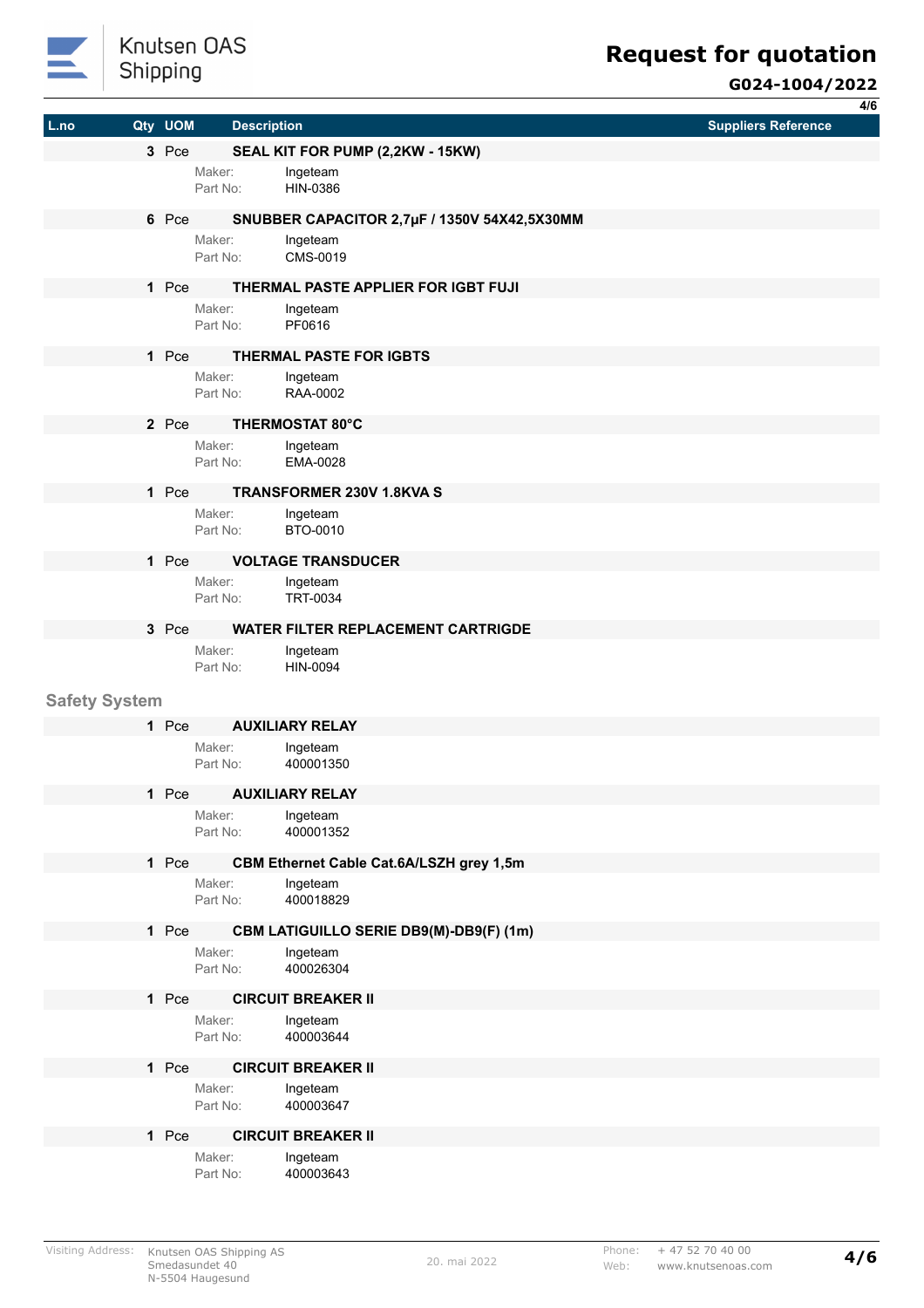

## Knutsen OAS Shipping

# **Request for quotation**

## **G024-1004/2022**

**5/6**

|      |         |                    |                                          |                            | 37 O |
|------|---------|--------------------|------------------------------------------|----------------------------|------|
| L.no | Qty UOM | <b>Description</b> |                                          | <b>Suppliers Reference</b> |      |
|      | 1 Pce   |                    | <b>DIGITAL INPUTS / OUTPUTS</b>          |                            |      |
|      |         | Maker:<br>Part No: | Ingeteam<br>400001091                    |                            |      |
|      |         |                    |                                          |                            |      |
|      | 1 Pce   | <b>DIODE BOX</b>   |                                          |                            |      |
|      |         | Maker:<br>Part No: | Ingeteam<br>400005798                    |                            |      |
|      | 1 Pce   |                    | <b>HEATING RESISTOR CS060</b>            |                            |      |
|      |         | Maker:<br>Part No: | Ingeteam<br>400001179                    |                            |      |
|      | 1 Pce   |                    | <b>HEATING THERMOSTAT</b>                |                            |      |
|      |         | Maker:             | Ingeteam                                 |                            |      |
|      |         | Part No:           | 400001093                                |                            |      |
|      | 1 Pce   |                    | IAM C 2A 400V 2P 6kA                     |                            |      |
|      |         | Maker:<br>Part No: | Ingeteam<br>106101210                    |                            |      |
|      | 1 Pce   |                    | <b>IAM C 4A 400V 2P 6kA</b>              |                            |      |
|      |         | Maker:             | Ingeteam                                 |                            |      |
|      |         | Part No:           | 106101211                                |                            |      |
|      | 1 Pce   |                    | PSM AC/DC Track DIN 120WIn:Output:24VUPS |                            |      |
|      |         | Maker:<br>Part No: | Ingeteam<br>106132910                    |                            |      |
|      | 2 Pce   |                    | <b>RESISTANCE TERMINAL</b>               |                            |      |
|      |         | Maker:             | Ingeteam                                 |                            |      |
|      |         | Part No:           | 400007258                                |                            |      |
|      | 2 Pce   |                    | RESISTENCIA 8K66 0,6W 1% AXIAL           |                            |      |
|      |         | Maker:<br>Part No: | Ingeteam<br><b>REP-0257</b>              |                            |      |
|      | 1 Pce   |                    | RET 10A 250V AC 3CM MULTI                |                            |      |
|      |         | Maker:             | Ingeteam                                 |                            |      |
|      |         | Part No:           | 106147565                                |                            |      |
|      | 1 Pce   |                    | RLB RELE.0N.A. 0N.C. 4 12A 250V 24Vdc    |                            |      |
|      |         | Maker:             | Ingeteam                                 |                            |      |
|      |         | Part No:           | 400022185                                |                            |      |
|      | 1 Pce   |                    | SAC Acc.Modulo Redundancia PRO RM 10. (1 |                            |      |
|      |         | Maker:             | Ingeteam                                 |                            |      |
|      |         | Part No:           | 400015672                                |                            |      |
|      | 2 Pce   | <b>TERMINAL</b>    |                                          |                            |      |
|      |         | Maker:             | Ingeteam                                 |                            |      |
|      |         | Part No:           | 400007311                                |                            |      |
|      | 2 Pce   | <b>TERMINAL</b>    |                                          |                            |      |
|      |         | Maker:             | Ingeteam                                 |                            |      |
|      |         | Part No:           | 400007322                                |                            |      |
|      | 2 Pce   | <b>TERMINAL</b>    |                                          |                            |      |
|      |         | Maker:             | Ingeteam                                 |                            |      |
|      |         | Part No:           | 400007315                                |                            |      |
|      | 1 Pce   |                    | TMI AIO216 ANALOG INPUT/OUTPUT MODULE    |                            |      |
|      |         | Maker:<br>Part No: | Ingeteam<br>400022451                    |                            |      |
|      |         |                    |                                          |                            |      |